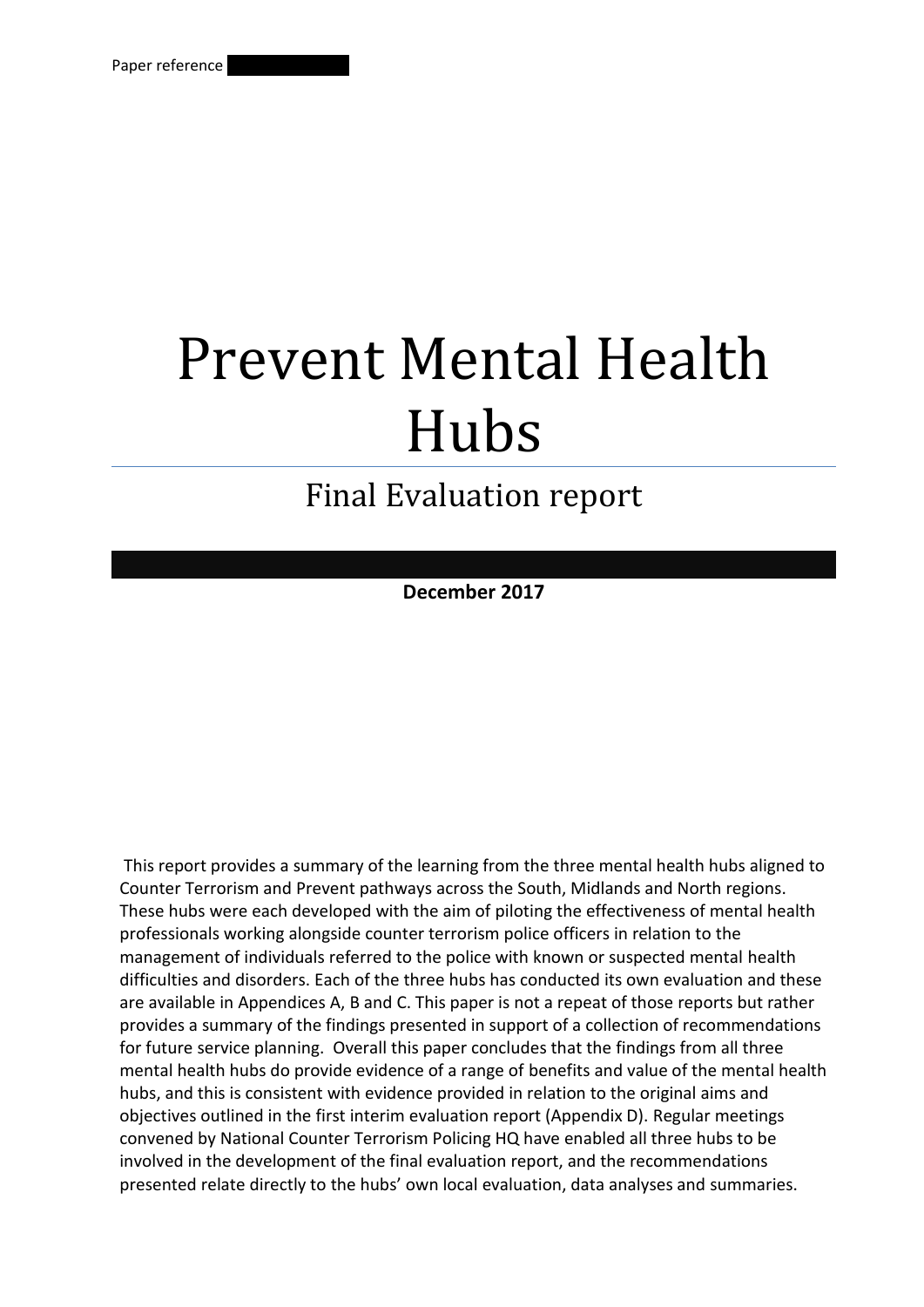# **Acknowledgements**

This report has been prepared by xxxxxxxxxxxxxxxxxxxxxx, Birmingham and Solihull Mental Health Foundation Trust, BSMHFT) in collaboration National Counter Terrorism Policing Headquarters (NCTPHQ), and with Police and NHS colleagues from each of the three mental health hubs.





A University Teaching Trust





Birmingham and Solihull **NHS** Mental Health NHS Foundation Trust







**NHS Foundation Trust**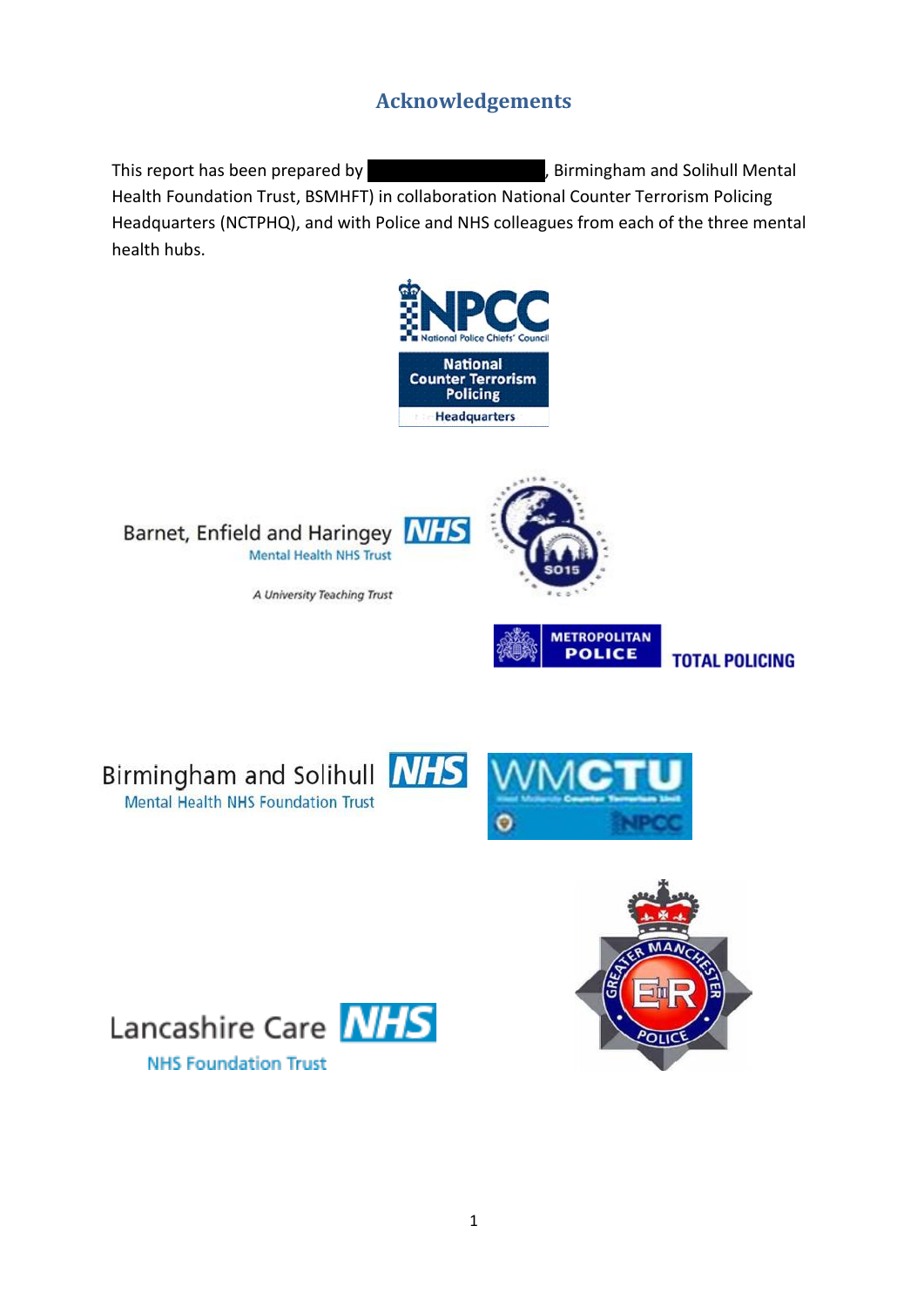# **1. Introduction**

This paper presents an overview of the learning from the three Prevent Mental Health hubs, drawing on activity and outcomes relating to their operation between April 2016 and October 2017. A summary is presented of findings outlined in more detail by each hub in their own evaluation reports (Appendices A, B and C) in addition to drawing on material presented in two previous interim evaluation reports (Appendices D and E).

#### **1.1 Overview of the Prevent Mental Health Hubs**

Three Prevent Mental Health hubs were established between February and September 2016, each with the aim of designing processes for joint working and evaluating their effectiveness. Each hub was located within a regional CTU, and staffed jointly by Police and Mental Health practitioners.

#### **1.2 Objectives for the three pilot mental health hubs**

Some of the objectives originally identified in discussions with NCTPHQ for the pilot mental health hubs are listed below. However local context also influenced the establishment of the hubs, and whilst these objectives formed the basis for the initial evaluation plan, that was based primarily on the earliest hub in the West Midlands.

- 1. To support CT Police in liaising effectively with health services to seek and share information. To develop and refine effective procedures for managing liaison and information sharing within current legislation.
- 2. To provide advice to referrers within Prevent and other regional CT teams, as well as other relevant stakeholders, regarding individual cases and mental health services, to support the early detection and engagement of individuals with mental health difficulties.
- 3. To provide a specialist, multidisciplinary clinical team able to undertake a range of activities to provide a professional viewpoint to referrers or other stakeholders as appropriate.
- 4. To ensure that cases with mental health vulnerabilities appropriate for mainstream services are identified and referred at the earliest possible opportunity, in order to effectively manage risk, improve clinical outcomes and thereby potentially reducing costs.
- 5. To develop working links with NHS Prevent leads, both local and national.

An early proposal to evaluate the hubs also identified the importance of learning from the hubs to inform the development of appropriate data, information and governance systems and for the hubs to share learning that supports the identification and development of best practice, and which maximises outcomes and added value, and provides a sustainable and evidenced model for future provision.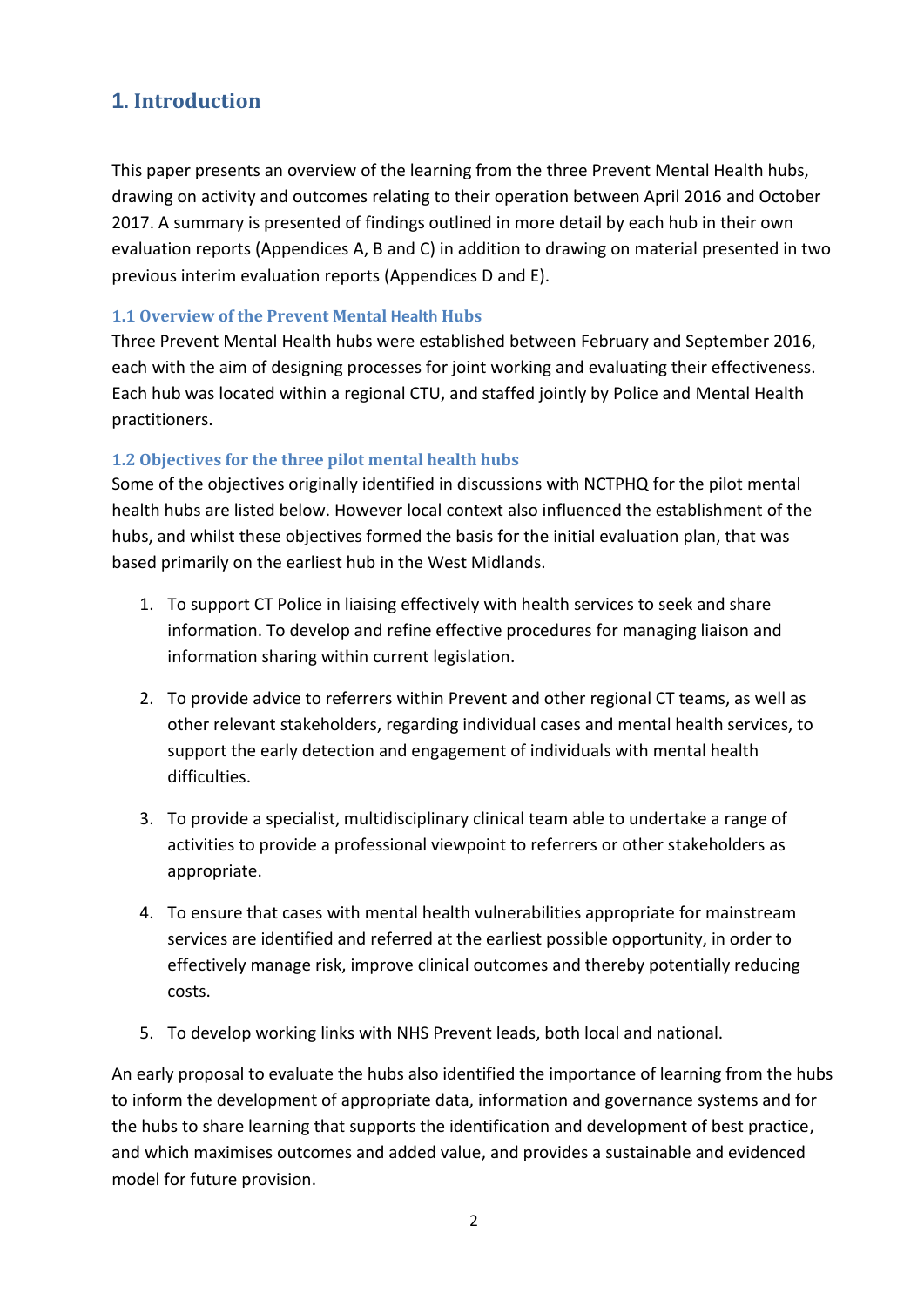These objectives guided the development of the original evaluation plan which was developed initially in relation to the West Midlands hub, but was subsequently shared across all three hubs at the request of NCTPHQ. Early findings in relation to these objectives are discussed further in the first interim report (PMHH1, Appendix D). However, difficulties in measuring change and progress was felt to be limited beyond the first stage of service evaluation although it can be noted here that all can be said to have been achieved to varying degrees in each of the three hubs.

# **1.3. Introducing the three Prevent mental health hubs**

The three mental health hubs are referred to as:-

- London Prevent Liaison and Diversion (PLAD)
- Northern Mental Health Team (NMHT)
- West Midlands Prevent in Place (WM-PiP)

Each hub consists of a team of dedicated police officers and mental health practitioners colocated within the SO15, West Midlands and Greater Manchester Counter-Terrorism Units. A detailed description of each of these hubs, including operating procedures and staffing is contained within their individual evaluation reports and will not be repeated here.

The term "hubs" will be used in this paper to refer to the three services collectively and individually, in addition to the terms "Prevent Mental Health Hubs" and "Mental Health Hubs".

# **2. The Evaluation**

It is appropriate here to summarise the process by which this evaluation was commissioned, and to highlight some of the resulting challenges and limitations.

The first hub to be established was the West Midlands PiP service in February 2016, and the evaluation was originally agreed and designed specifically to assess the local and regional benefits of that provision. Funding for this local WM-PiP evaluation was agreed for the financial year 2016-17 and a researcher identified within the mental health provider organisation, Birmingham and Solihull Mental Health Foundation Trust (BSMHFT).

In Spring 2016 it was requested that this evaluation plan be shared with the emerging hubs in London and Manchester. At that time it was requested by NCTPHQ and Home office colleagues that the WM-PiP evaluation be extended to include all three hubs to enable summative findings to be reviewed and to inform future service development and delivery. The value of this was recognised and this was agreed despite there being no opportunity to re-negotiate the original funding and based on a reporting timeline that would include two interim reports and a final report in April 2017. This timeline has subsequently required further adjustment in order to maximise the learning available from all three hubs, and thus all work done since April 2017 has been resourced by BSMHFT.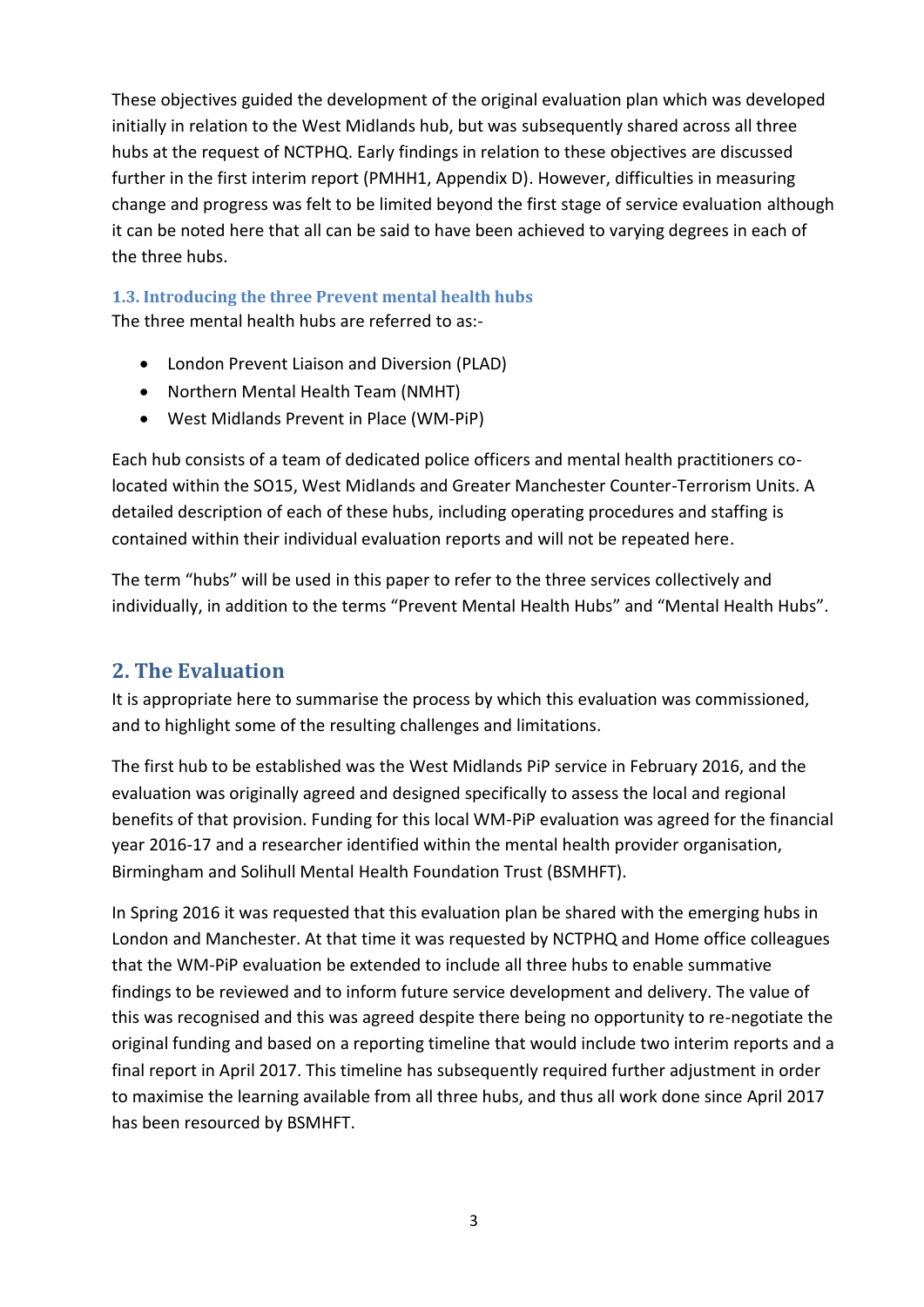The three hubs have been working to different specifications and operating procedures based on how each service has been established in terms of its core purpose, and developed in relation to what was in place previously within that local area / region. In view of this it has not been possible to collate data for comparative purposes with a view to formally comparing one hub with another. Instead each hub has produced a thorough analysis of their own service data and these can be found within each of their separate reports (Appendices A, B and C). Each hub has presented quantitative and qualitative data relating to service activity, feedback from Police CT officers, and individual case studies and narrative. Each of the hubs have taken opportunities to present their data, conclusions and recommendations to a variety of local, regional and national forums, and it is recommended that each hub continue to expand upon their local evaluations over the coming months.

In line with the agreed cross hubs evaluation two interim reports (PMHH1, Appendix D; and PMHH2, Appendix E) have identified measures of success focusing on the added value of mental health professionals and police officers working together within CT and Prevent pathways, with a specific focus on risk, outcomes, efficiency and costs.

In view of the above it was felt that this paper could most usefully be based around a set of recommendations that capture learning from each of the three hubs, supported by findings presented within the individual hub reports. This is consistent with conclusions presented in the second interim report (PMHH2, Appendix E) produced in April 2017 which described the difficulties of trying to identify a "one size fits all" service model , and the importance of drawing on key learning from all of the hubs to outline core components of a service model.

The recommendations presented here have been further informed by discussions with NCTPHQ colleagues who have also been reviewing each of the mental health hubs from an operational perspective and facilitating discussions within and between the three hubs regarding the potential indicators of best practice.

#### **3. Recommendations**

Based on the process outlined above, there are twelve recommendations presented here that may be used to guide future service planning and development.

In summary these are as follows:-

**1. For the Prevent mental health hubs to receive continued and recurrent funding to support their on-going delivery and to enable their provision to incorporate the recommendations outlined below.**

**2. For a full scale costings review to be undertaken to ensure funding appropriate to each hub's service needs, geographical coverage, and stakeholder expectations, utilising the knowledge regarding the needs and numbers of vulnerable people accessing the mental health hubs during the pilot period and with reference to these recommendations.**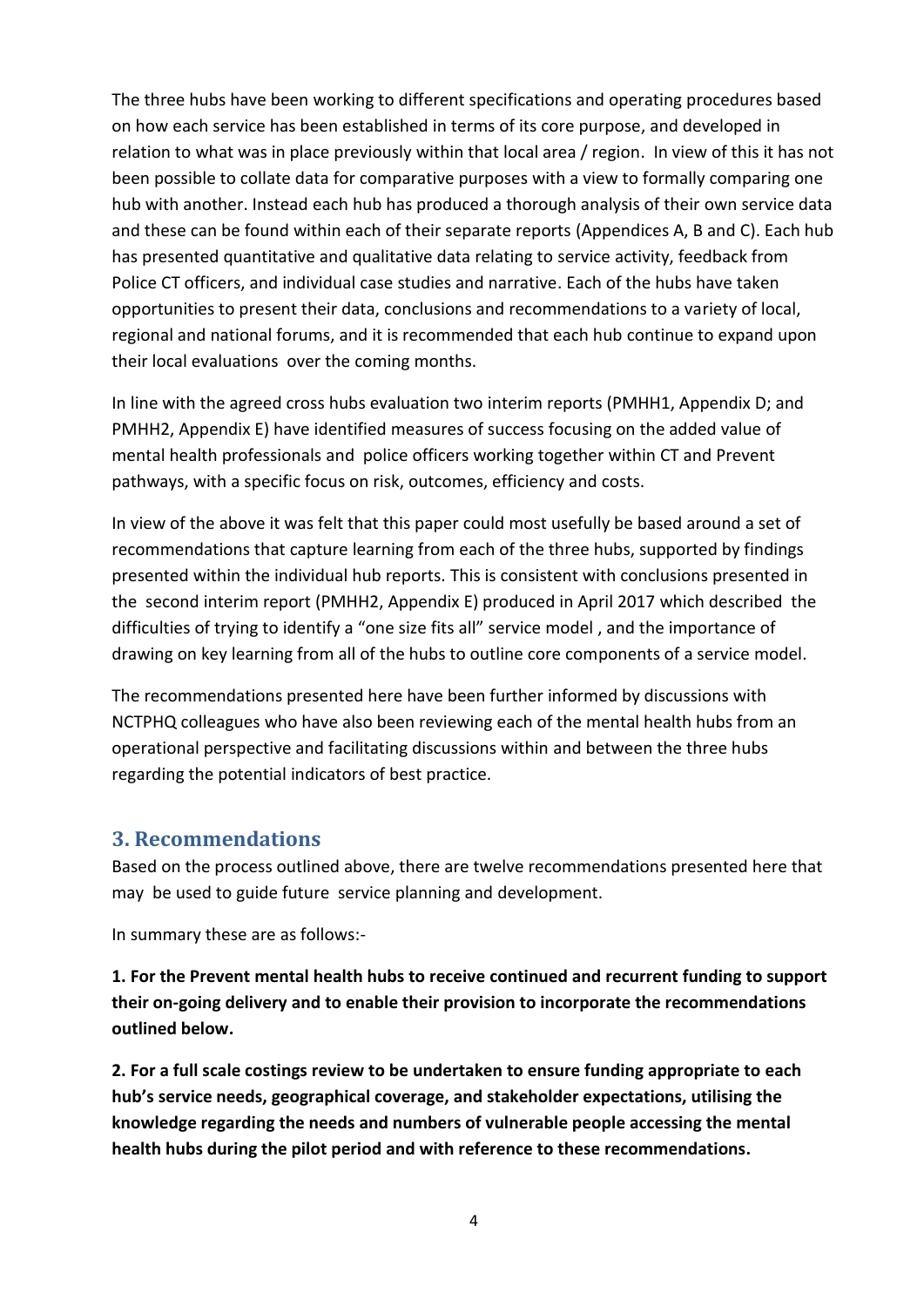**3. Each hub to be provided with a clear service scope and specification including relevant stakeholder expectations relating to service functions, required activity, priorities, and performance and reporting requirements.**

**4. In order to maximise safeguarding of vulnerable individuals and management / mitigation of CT risk the core elements of a Prevent Mental Health service model should include the following functions:- triage and screening, case management and consultation, liaison and diversion functions, comprehensive assessment and formulation based case management** 

**5. Services to consider the benefits of providing appropriately skilled and informed mental health screening and triage to all CT Prevent referrals**

**6. Mental health practitioners require appropriate skills, knowledge and experience to safely and effectively deliver the service**

**7. Mental health practitioners to be co-located within CTU environments**

**8. Administration support is essential to maximise value from clinician and police officer resource**

**9. Clinical and case governance structures to be consistent with pilot, with overall case responsibility remaining with CTU officers as determined by current Case Management arrangements**

**10. Information governance structures need to be agreed and standardised, with information sharing agreements developed.**

**11. Data / Information management system to be developed to ensure consistent and relevant capture of data across each hub for future evaluation purposes and that any further cross-hub evaluation should continue to be directed, coordinated and overseen by NCTPHQ supported by a fully independent and specifically designed evaluation process**

**12. Prevent Mental Health hubs need to be appropriately aligned with other national, regional and local structures relating to the identification and support of individuals within Prevent pathways, and with mainstream and specialist mental health services and pathways**

Each recommendation is now presented in more detail with links to supporting evidence and technical detail where appropriate.

#### **1. For the Prevent mental health hubs to receive continued and recurrent funding to support their on-going delivery**

 All three hubs have evidenced the benefits of mental health practitioners being embedded into CTU environments with both qualitative and quantitative evidence to demonstrate the added value to both safeguarding and CT risk management functions. Confirmation of recurrent funding will reduce delays in recruitment and enhance continuity of hub personnel.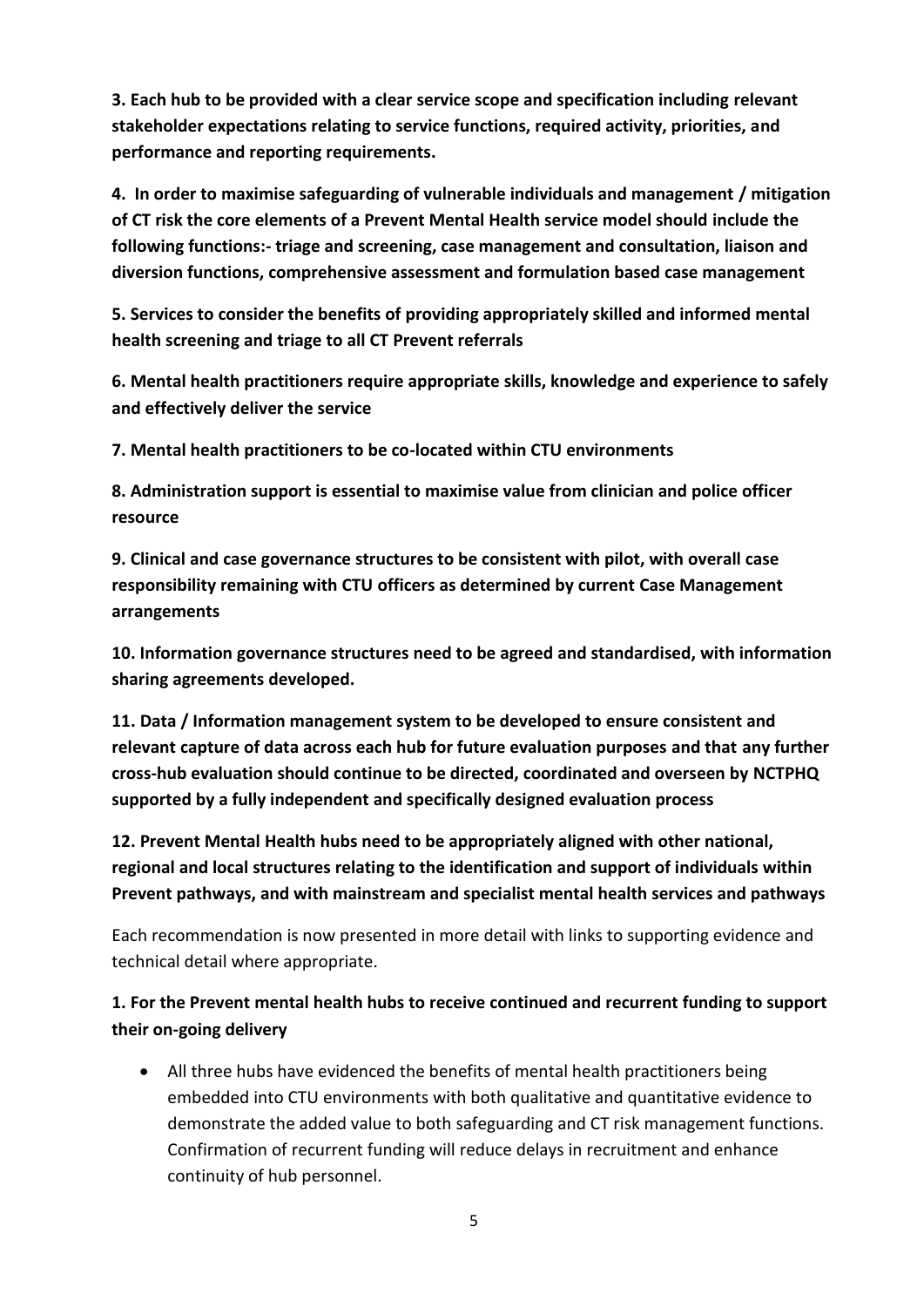- Each hub presents data demonstrating activity demand and flow, providing a helpful overview of the demographics of those individuals deemed to present both CT and mental health vulnerabilities.
- Police Officer feedback in each area illustrates the benefits of the mental health hubs in terms of speedier access to relevant health information, facilitated referral into mainstream and specialist mental health services, and benefits of mental health formulation in case management.
- All three hubs have provided evidence to support the impact of the mental health teams in enabling more efficient and effective case progression through the prevent pathway, successful safeguarding interventions and disruptions, and more efficient use of a range of other interventions, in addition to increasing the likelihood of positive outcomes for vulnerable individuals.
- In terms of resource, all three hubs have raised concerns regarding the capacity to deliver robust, effective and safe provision to extended geographical areas within current resource. Whilst each individual hub have demonstrated the value of the services provided to date against three operating models, it needs to be recognised that any extension to current provision will require additional funding.
- For example, without additional money West Midlands CTU MH hub will have to reduce experienced staff and Mental Health hubs will not be able to have a footprint in every CT region to initiate fast time MH assessments and Police / health joint triage will not be able to take place.
- Additionally hubs within London and Manchester would be unable to extend their current provision to widen the screening and triage functions beyond current provision without additional funding.
- All three MH hubs have submitted funding bids for what they consider is required to provide the best possible national service mitigating CT risk.

**2. For a full scale costings analysis to be undertaken to ensure funding appropriate to each hub's service needs, geographical coverage, and stakeholder expectations, utilising the knowledge regarding the needs and numbers of vulnerable people accessing the mental health hubs during the pilot period and with reference to recommendation 1 above.** 

 Activity data is available for each hub and the details can be accessed within each hub report in Appendices A, B and C. Collectively the data demonstrates a significant level of demand within the areas covered. In total over 800 vulnerable people are reported to have been in receipt of some type of hub response or intervention during the pilot period, with basic demographics of age and gender indicating that the majority of those seen were male (over 90%) with ages ranging from 6 years to over 60. In PLAD and the NMHT, most referrals seen by the mental health teams were aged between 19 and 29, with WM-PiP showing a slightly greater presentation for people aged between 14 and 17 years. The majority of those referred to the mental health teams where ideology could be recorded presented with Islamist extremism, with extreme right wing being the next most commonly identified. For a significant number of referrals ideology could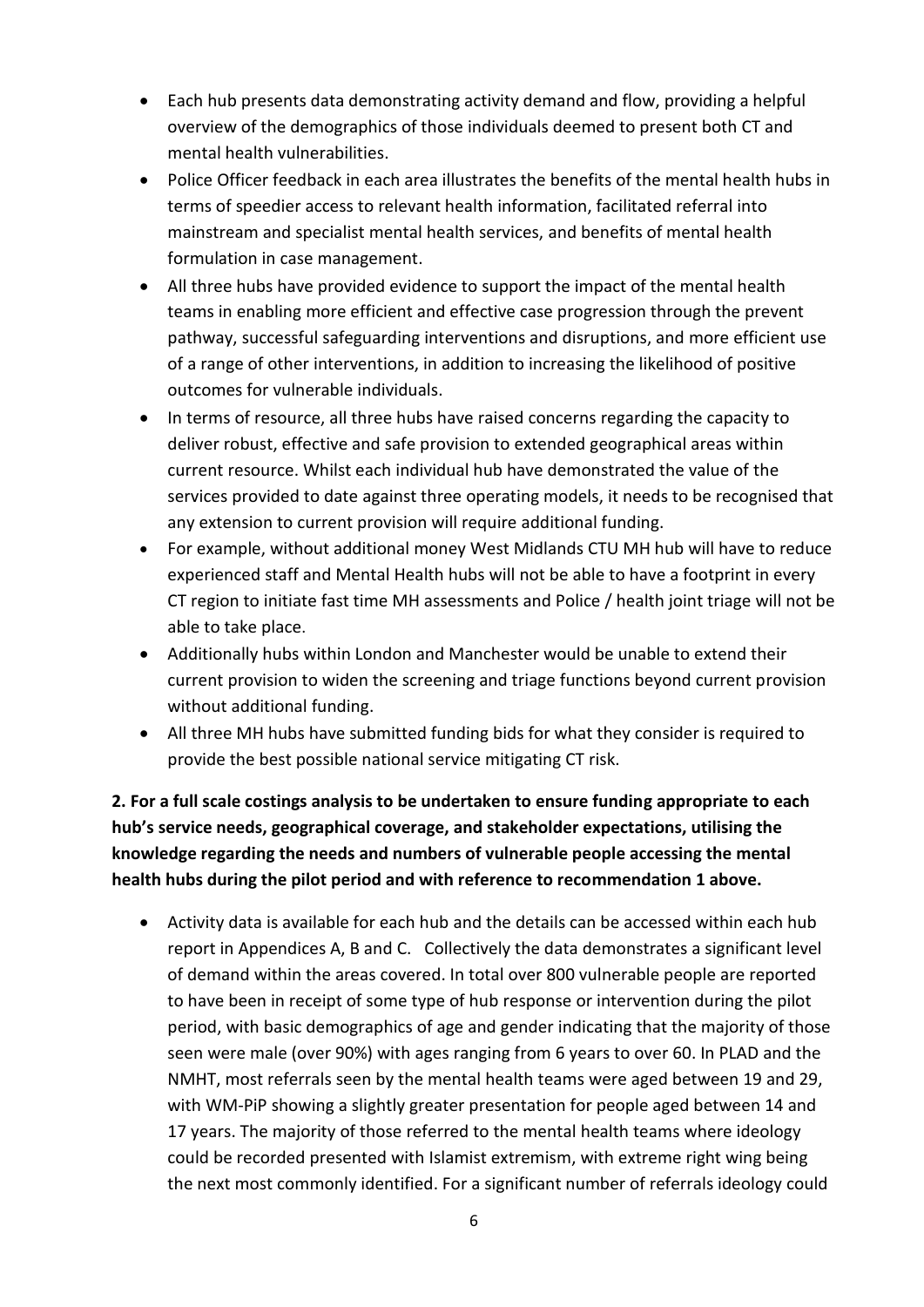not be specified and is recorded as either unknown or chaotic, where the individual seemed to change ideological stance rather than be fixed on one.

- In terms of mental health needs and diagnosis, each of the hubs has presented data on this. It needs to be recognised that each hub has functioned differently and therefore the nature of analysis of mental health needs and diagnostic data varies. However together the hubs have provided a rich source of information regarding how mental health vulnerability presents through CT and prevent pathways that can usefully inform future service planning and research both locally and nationally.
- In WM-PiP where every Prevent Case Management (PCM) referral was reviewed by a mental health practitioner, the most commonly identified presenting mental health problem was for behavioural and emotional difficulties. These would not necessarily be recognised by a psychiatric diagnostic process and are less likely to have been identified by police colleagues as requiring of mental health screening. The most commonly identified mental health conditions across NMHT and PLAD, and featuring next within WM-PiP, were diagnoses of psychotic disorders, followed by personality disorder, mood disorders and neuro-developmental / learning difficulties (e.g. Autistic Spectrum disorders)
- The WM-PiP approach of reviewing every referral into PCM for mental health needs identified a total of 68% with some form of mental health vulnerability. This cannot be compared with the other two hubs due to variance in the systems of operating and referral pathways. However it does suggest a benefit to screening all referrals into the Prevent pathways that may be appropriate for all three hubs in the future, and thus the importance of funding allocated to enable this. .
- Part way through the pilot period, all three sites were required to extend their geographical coverage without additional resource. Each hub has in their individual reports raised concerns regarding this in terms of only being able to provide a limited service to these extended areas. Future funding decisions will need to consider the appropriate resource required to support service delivery in accordance with these recommendations across the regions in order to maximise the benefits and impact on the management of CT risk.

#### **3. Each hub to be provided with a clear service scope and specification including relevant stakeholder expectations relating to service functions, required activity, priorities, and performance and reporting requirements**

- Across the three hubs a range of presentations and needs have been identified and it is recommended that service scope and specification in each hub be reviewed to consider the added value of assessing and managing this range of needs in relation to CT risk. Reviewing cases described across all three hubs suggests the following groupings of individuals have been seen:
- **Individuals for whom mental health was the primary vulnerability** these individuals present with a diagnosable mental illness, and formulation has indicated that mental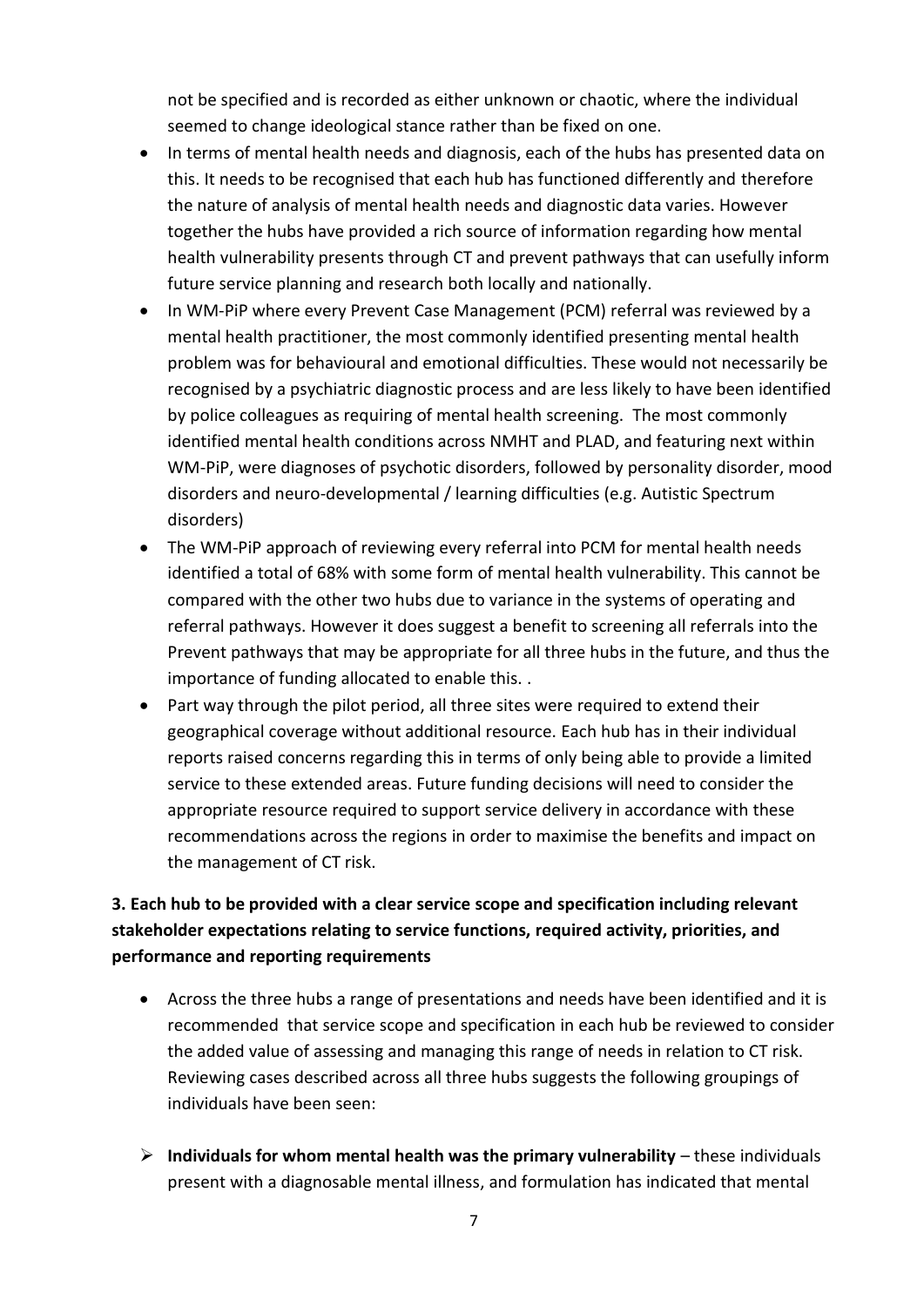health was directly or indirectly linked to CT risk. For these cases treatment of the mental health condition was deemed likely to impact upon CT risk, and thus the main intervention required was rapid detection and assessment, along with liaison with and referral into mainstream mental health services as appropriate.

 **Individuals presenting with multiple and complex needs** – for these individuals mental health was part of a complex range of individual and contextual factors that were felt to interact to create and impact on risk and vulnerability. Whilst some of these individuals met the criteria for and engaged with mainstream or specialist mental health services, many did not. Even for those that did engage with mainstream services, often this was insufficient to significantly alter their presenting risk due to the complexity of their circumstances. It was concluded that this group were most likely to require a formulation\* based approach and multi-agency interventions.

\* Formulation in this context uses risk assessment and psychological theories to explain why this person is at risk and how / when this may increase, and proposes hypotheses about how to facilitate change. This was mostly available within the West Midlands PiP service where a direct comprehensive clinical assessment was available for some referrals, the findings from a review of 302 cases which can usefully inform the range of needs identified for such provision

 All three hubs have between them provided evidence to support the objective of mitigating CT risk through the safeguarding of vulnerable individuals. This has been achieved at least in part through the early identification of individuals with mental health vulnerabilities, the facilitation of access to appropriate interventions, provision of consultation to support risk and case management, in addition to supporting other CT policing functions such as FIMU, investigations and in the provision of training and supervision.

**4. In order to maximise safeguarding of vulnerable individuals and management of CT risk the core elements of a Prevent Mental Health service model should consider the following functions:- triage and screening, case management and consultation, liaison and diversion functions, comprehensive assessment and formulation based case management**

- The three hubs have all demonstrated the range and complexity of cases being worked with, and it is recommended that the above service components are all considered in terms of their contribution to most effectively safeguarding individuals and mitigating CT risk. These core elements of a service model could collectively:-
	- $\triangleright$  Reduce the risks of cases with mental health needs or complexities being missed with potential consequences for risk management, inefficiencies in relation to case management and interventions, and missed opportunities for successful liaison and diversion into mental health or similar specialist services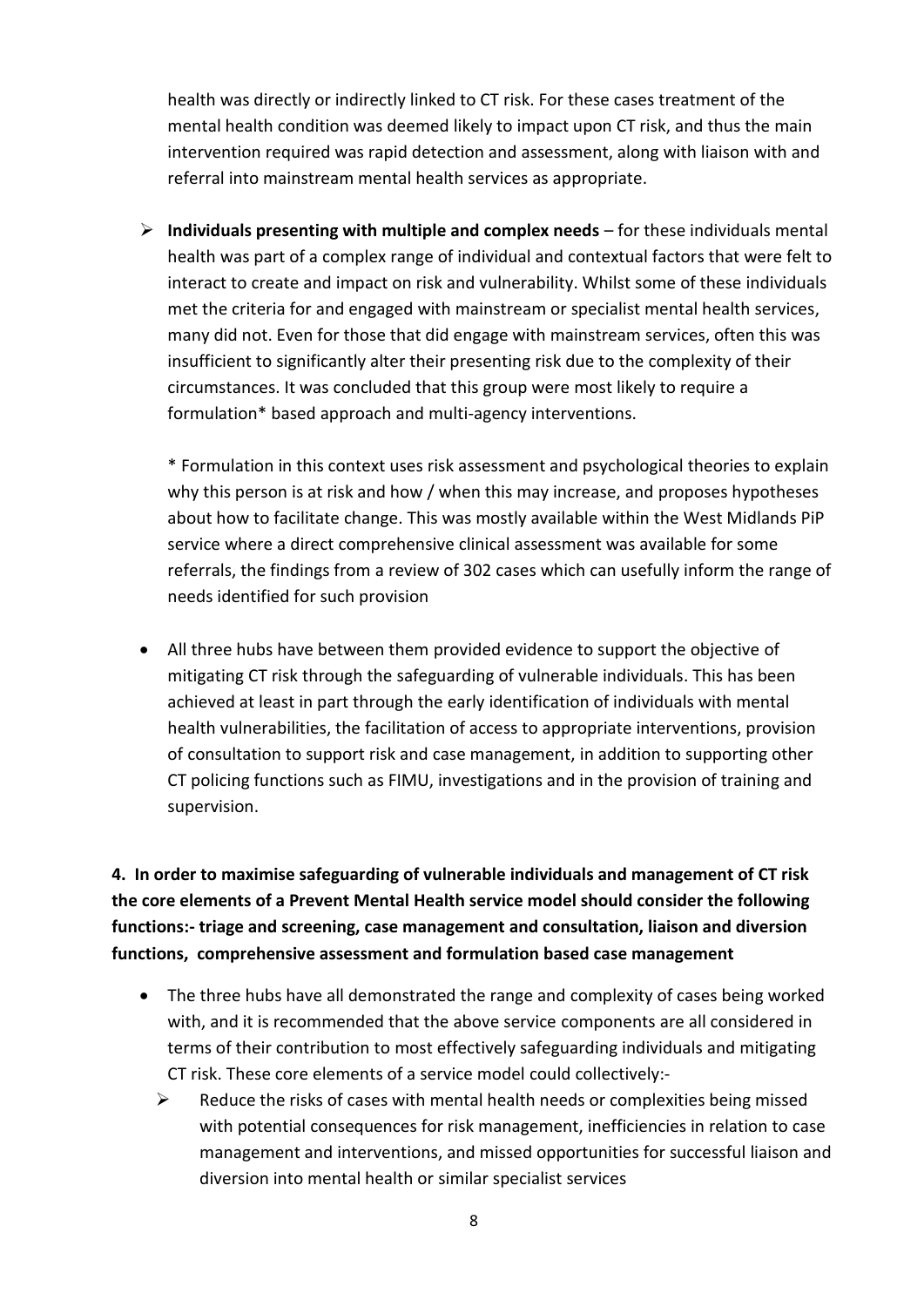- $\triangleright$  Enable the provision of a formulation based approach to support collaborative assessment and understanding of risk and vulnerability;
- $\triangleright$  Consider the impact of a range of mental health vulnerabilities, plus multiple and complex needs and other psychosocial factors, on CT risk;
- $\triangleright$  Inform risk assessment and the need for multi-agency support, interventions and management plans to mitigate risk and where possible support the mental health needs of the individual.
- All three hubs have been able to demonstrate the benefits of collaborative case consultation and review to support CTU responses. The benefits of also being able to provide direct comprehensive assessment in support of complex case formulation and management has also been demonstrated especially within the West Midlands hub. It is proposed that the risks of not providing an option for direct and comprehensive case assessment need to be considered, whereby highly complex cases may not only absorb considerable police time, but also may fail to fully consider CT risk and which interventions may mitigate this.
- It is also clear from the three hubs that considerable local variance exists in relation to how to achieve best value and maximum impact from the mental health hubs and it is recommended that these core elements of a service model are considered with local context and characteristics in mind.

## **5. Services to consider the benefits of providing appropriately skilled and informed mental health screening and triage to all CT Prevent referrals within highest risk areas especially and dependent upon available resource**

- In the WM-PiP all referrals to Prevent were triaged during the 12 month evaluation period and 68% were identified as having some form of mental health difficulty requiring of further review. This is consistent with research mentioned in the introduction to the WM-PiP evaluation report (Fowler and Gatherer, 2016 unpublished) that suggested a higher prevalence of mental health difficulties in the Prevent / Channel pathways than had been previously thought.
- In order to maximise identification of individuals with complex mental health presentations and needs it is proposed here that consideration is given to the resource implications for this, and whether it is feasible for the hubs to operate a model that screens all CT referrals, especially to Prevent.
- The risk of false negatives needs to be considered in assessing the economic implications of this, and this is further discussed in the WM-PiP report (Appendix B). Additionally the NMHT acknowledges the importance of providing some level of screening to all CT referrals in proposals for future development. PLAD has been functioning to a Liaison and Diversion model and have focused on demonstrating the benefits of that approach, whilst also recognising the risks of false negatives.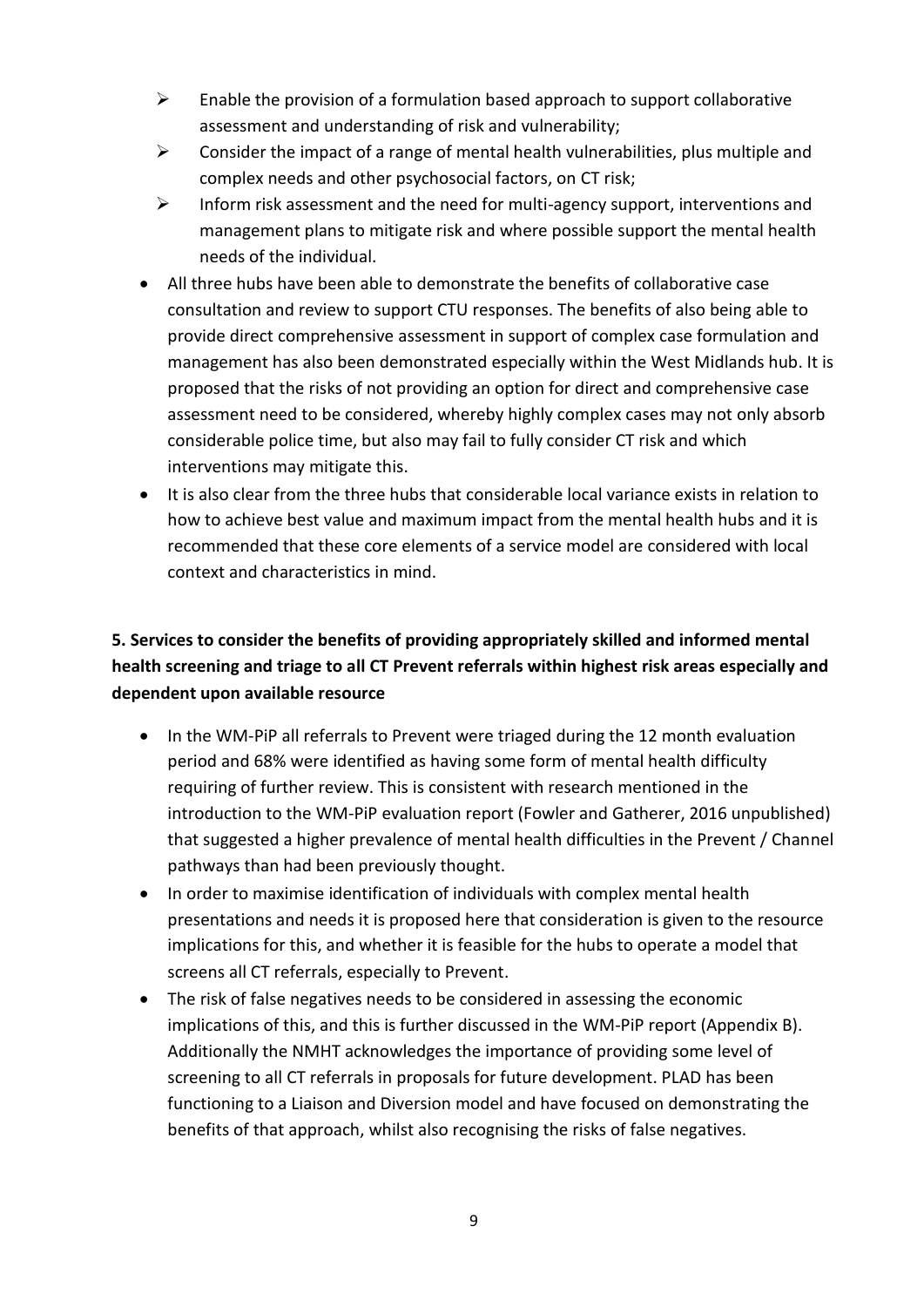- Each hub has delivered screening and triage in different ways, and the procedures, skills and competencies required for this will need to be agreed if it is felt important that this service function is delivered consistently across all three hubs.
- More economic approaches to triage and screening, such as training Police Officers and developing the use of assessment tools, have also been considered for further evaluation However these have not been evidenced within this pilot, and the complexity of presenting cases suggests this may not represent the most effective or efficient approach.

#### **6. Mental health practitioners require appropriate skills, knowledge and experience to safely and effectively deliver the service**

- All three hubs have utilised a range of mental health practitioners to support service delivery, working alongside Police Officers as part of a dedicated Prevent mental health team. From health, a combination of Psychiatry, Clinical Psychology, and Psychiatric Nursing seems to have enabled each hub to effectively deliver a range of triage, screening, liaison and diversion and complex case formulation functions. In order to effectively support the management of individuals with highly complex needs, practitioners with forensic mental health experience may be useful.
- The essential skills and knowledge that are recommended for the health practitioners within the hubs include knowledge and experience of a broad range of mental health, psychological, neurodevelopmental and cognitive difficulties, experience of working across the age span to enable consideration of developmental stage on risk and vulnerability, and an awareness of local structures and pathways along with relevant policy and practice guidelines.
- All practitioners across all three hubs have required SC vetting and STRAP accreditation and this is considered here to be essential to any future service provision

#### **7. Mental health practitioners to be co-located within CTU environments**

- Teams should be co-located within core CTU environments and work in partnership with frontline CT and Prevent Officers, with strategic and operational oversight provided by a senior CT Officer. This will ensure that cultural change and learning is achieved across the system to improve clinical and risk outcomes. Case responsibility should be retained by the host CTU and mental health teams should act in a consultancy capacity.
- Feedback from police and mental health colleagues across all three hubs have emphasised the importance of co-location. For the service to function safely and to maximise CT risk management in particular, the co-location of mental health practitioners and police has been found in all three hubs to represent one of the most important attributes of these services. The attendance at Prevent Case Management meetings to support triage, case discussion, supervision of police and health staff, and training opportunities have enabled working relationships to build over time, and joint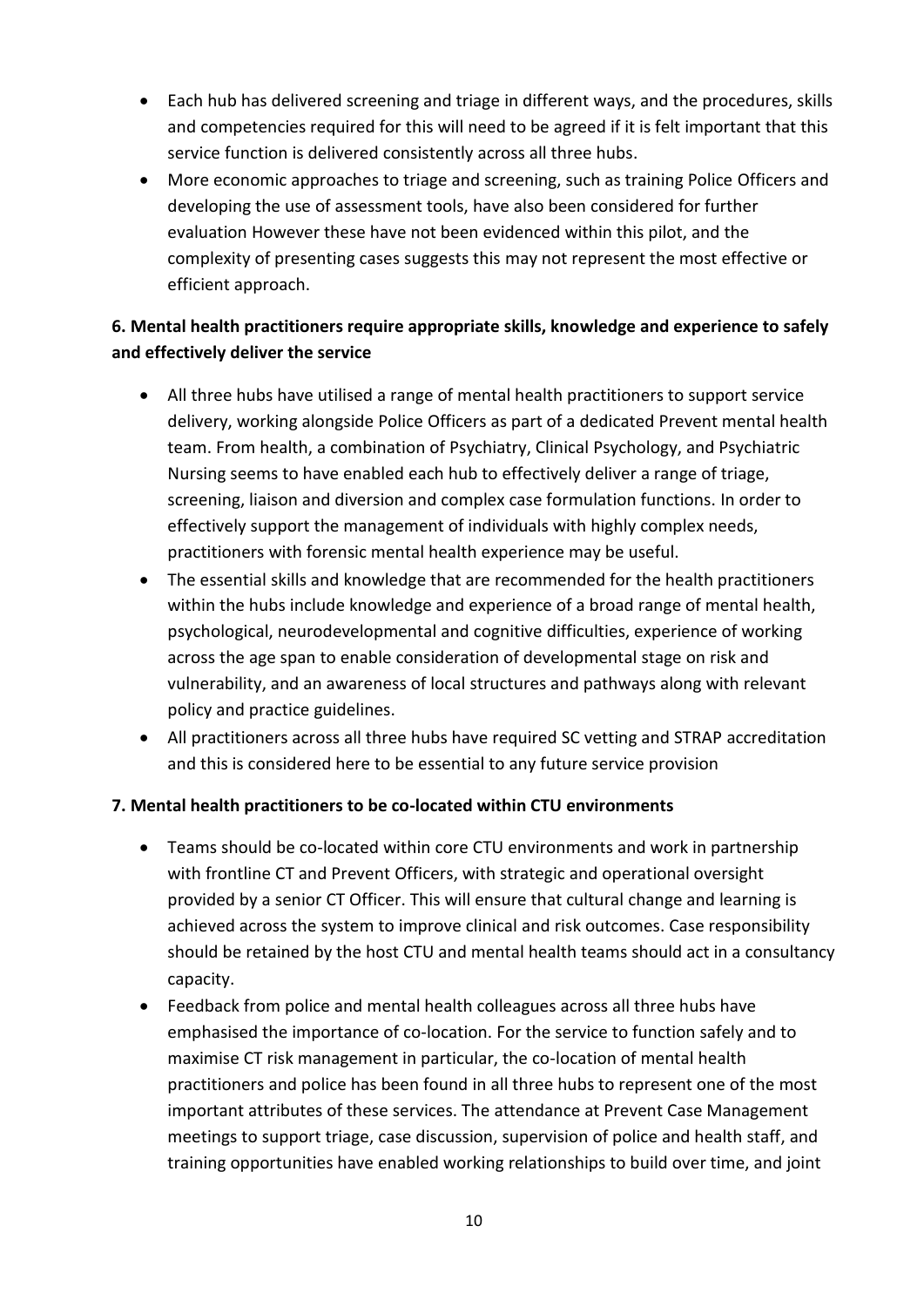review of complex cases has enabled shared decision making focusing on the mitigation of risk.

## **8. Administration support is essential to maximise value from clinician and police Officer resources**

 Clinicians across all three hubs have spent considerable time providing basic administration to the functioning of the service and to data collection and analysis. Therefore it would be considerably more cost effective to employ suitably trained and security cleared administrative staff to support these functions.

# **9. Clinical and case governance structures to be consistent with pilot, with overall case responsibility remaining with CTU officers as determined by current Case Management arrangements**

 All three hubs have utilised a consistent approach to case governance consistent with co-location and the sensitive and confidential nature of the work. These need to be clearly detailed in future contracts, with clarification on the provision of supervision and consultancy roles for health staff, and accountability / responsibility for police based actions linked to identifiable individuals or roles. Routine and systematic review meetings will enable more complex and concerning cases to be discussed with clearly recorded agreed outcomes where appropriate.

#### **10. Information governance structures need to be agreed and standardised, with information sharing agreements developed.**

 Learning from the hubs suggests that current legislation relating to the sharing of sensitive and personal information between agencies are likely to be sufficient to enable the Prevent mental health hubs to function adequately. However there have been found to be some difficulties in the sharing of information from NHS sources, and time may be usefully invested in ensuring NHS partners are clear about the nature of the contract and the remit and expertise of the Prevent mental health hubs.

**11. Data / Information management system to be developed to ensure consistent and relevant capture of data across each hub for future evaluation purposes and that any further cross-hub evaluation should continue to be directed, coordinated and overseen by NCTPHQ supported by a fully independent and specifically designed evaluation process**

- All three hubs have been required to develop bespoke data collection systems to support the hub delivery and evaluation. This has been time consuming and has limited the comparative opportunity within the evaluation. It is therefore recommended that an appropriate information and data system is developed
- NCTPHQ should consider commissioning a fully independent second stage evaluation to enable a bespoke methodology to be designed, for appropriate resourcing to be